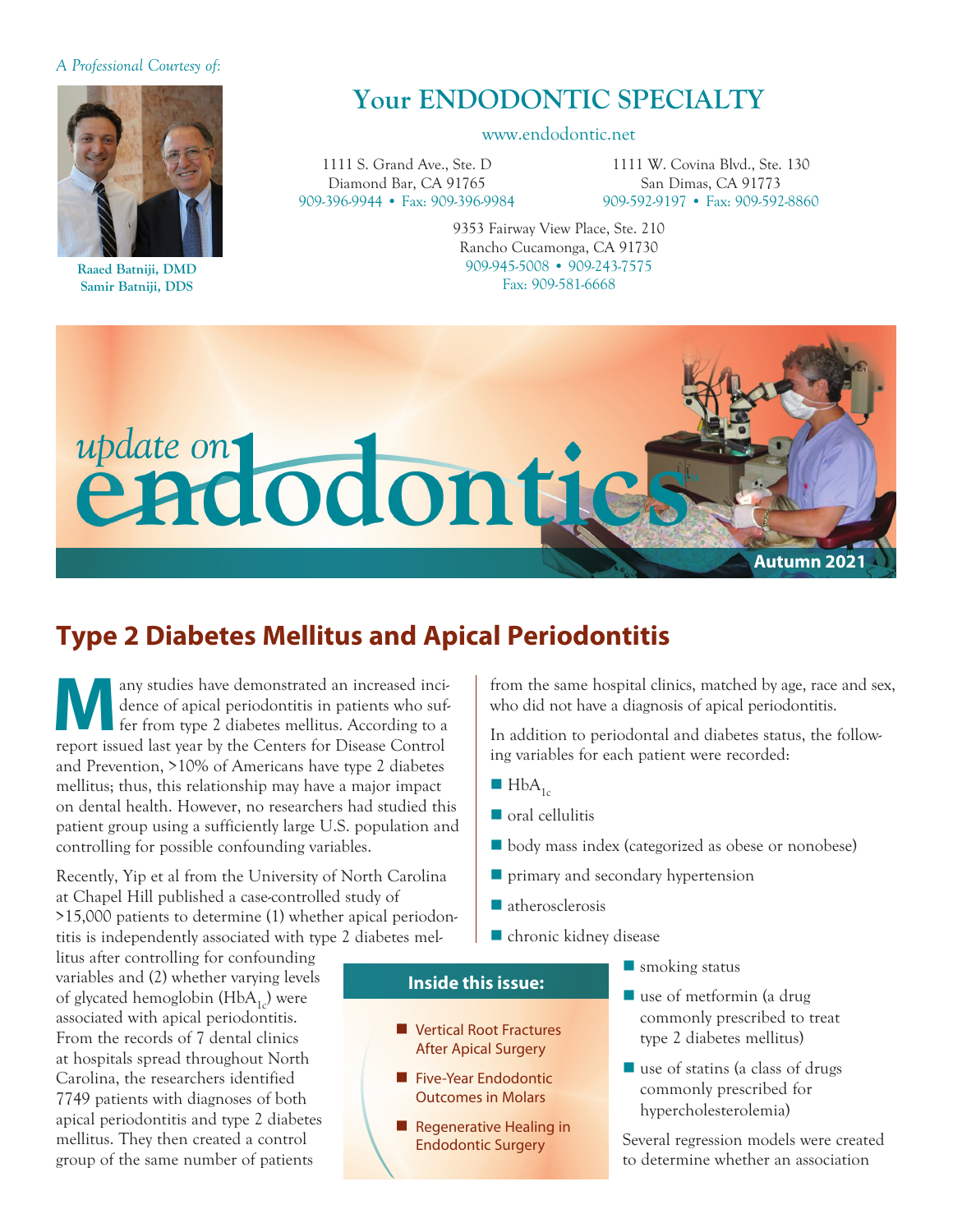

exists between periodontal disease and type 2 diabetes mellitus, and what (if any) impact any of the studied variables had on that association.

Nearly twice as many patients with apical periodontitis also had a diagnosis of type 2 diabetes mellitus. This relationship held even after controlling for demographic factors and potential confounding variables. Interestingly, patients taking either statins or metformin had significantly lower odds of developing apical periodontitis (Table 1). Patients with poorly controlled  $HbA_{1c}$  levels (defined as  $HbA_{1c}$ >8.0) had significantly greater odds of developing apical periodontitis, as did current and former smokers and patients diagnosed with atherosclerosis or hypertension.

#### **Conclusion**

While it is impossible for a study like this to establish a direct cause-andeffect relationship between type 2 diabetes mellitus and apical periodontitis, this study's large sample size and strict control of potential confounding variables allowed it to

### **Table 1.** *Association of apical periodontitis with type 2 diabetes mellitus.*

|                                                                                                                                                                                                                                       | <b>Odds ratio</b> |
|---------------------------------------------------------------------------------------------------------------------------------------------------------------------------------------------------------------------------------------|-------------------|
| Type 2 diabetes mellitus                                                                                                                                                                                                              | 2.05              |
| Periodontal disease                                                                                                                                                                                                                   | 27.07             |
| Oral cellulitis                                                                                                                                                                                                                       | 24.16             |
| Hypertension                                                                                                                                                                                                                          | 1.59              |
| Current smoker                                                                                                                                                                                                                        | 3.93              |
| Former smoker                                                                                                                                                                                                                         | 1.40              |
| Atherosclerosis                                                                                                                                                                                                                       | 1.36              |
| Metformin use                                                                                                                                                                                                                         | 0.82              |
| Statin use                                                                                                                                                                                                                            | 0.70              |
| $\mathbf{A} \mathbf{B}$ and the set of the set of the set of the set of the set of the set of the set of the set of the set of the set of the set of the set of the set of the set of the set of the set of the set of the set of the |                   |

*All associations listed are statistically significant.*

show a strong independent association between the 2 conditions, with higher  $HbA_{1c}$  levels significantly associated with apical periodontitis. Patients on metformin therapy, which is frequently prescribed to control  $HbA_{1c}$ , were less likely to be afflicted with apical periodontitis.

*Yip N, Liu C, Wu D, Fouad AF. The association of apical periodontitis and type 2 diabetes mellitus: a large hospital network cross-sectional case-controlled study.* J Am Dent Assoc *2021; 152:434-443.*

## **Vertical Root Fractures After Apical Surgery**

**O**ne of the most frequent root fracture, which occurs causes of tooth loss is vertical primarily, although not exclusively, in association with root canal treatment. Vertical root fractures tend to develop slowly and often go unnoticed until clinical signs and symptoms occur, by which time extraction may be the only possible treatment. Apical surgery, also known as endodontic microsurgery, has proved to be a successful modality for treating persistent or recurrent endodontic infection, but it may jeopardize the long-term prognosis in teeth that have already undergone endodontic therapy.

To determine the frequency of vertical root fractures in teeth treated with apical surgery, von Arx et al from the University of Bern, Switzerland, conducted a retrospective study of 864 patients who had been treated with apical surgery over a 20-year period. All surgeries had been performed by the same surgeon in a dedicated surgical room, under local anesthesia and using a surgical microscope. Follow-up took place at 1, 5 and 10 years after surgery; all teeth in this study had at minimum a follow-up of 1 year. Vertical root fractures were identified in extracted or surgically removed teeth.

The overall rate of vertical root fracture after apical surgery in these teeth was 4%. Thirty-three percent of the vertical root fractures occurred in mandibular first molars; slightly more than one-quarter occurred in maxillary second premolars. Fractures occurred most frequently in the mesial root of mandibular molars. Vertical root fractures occurred in <1% of treated maxillary anterior teeth; fractures in mandibular premolars were also rare. No significant difference in the incidence of vertical root fracture was found between men and women or between primary and repeated apical surgery. The percentage of vertical root fracture rose as the patient's age increased, but the increase did not achieve statistical significance. Two-thirds of the vertical root fractures occurred within the first year after apical surgery.

### **Conclusion**

Previous studies have shown that maxillary premolars and mandibular molars (especially the mesial root of mandibular first molars) are at the highest risk for vertical root fractures, a conclusion this study supports. Those studies also demonstrated that endodontic retreatment significantly increased the number of cracked and fractured roots. The most important takeaway from this study is its finding that vertical root fractures are infrequent following treatment with apical surgery or resurgery.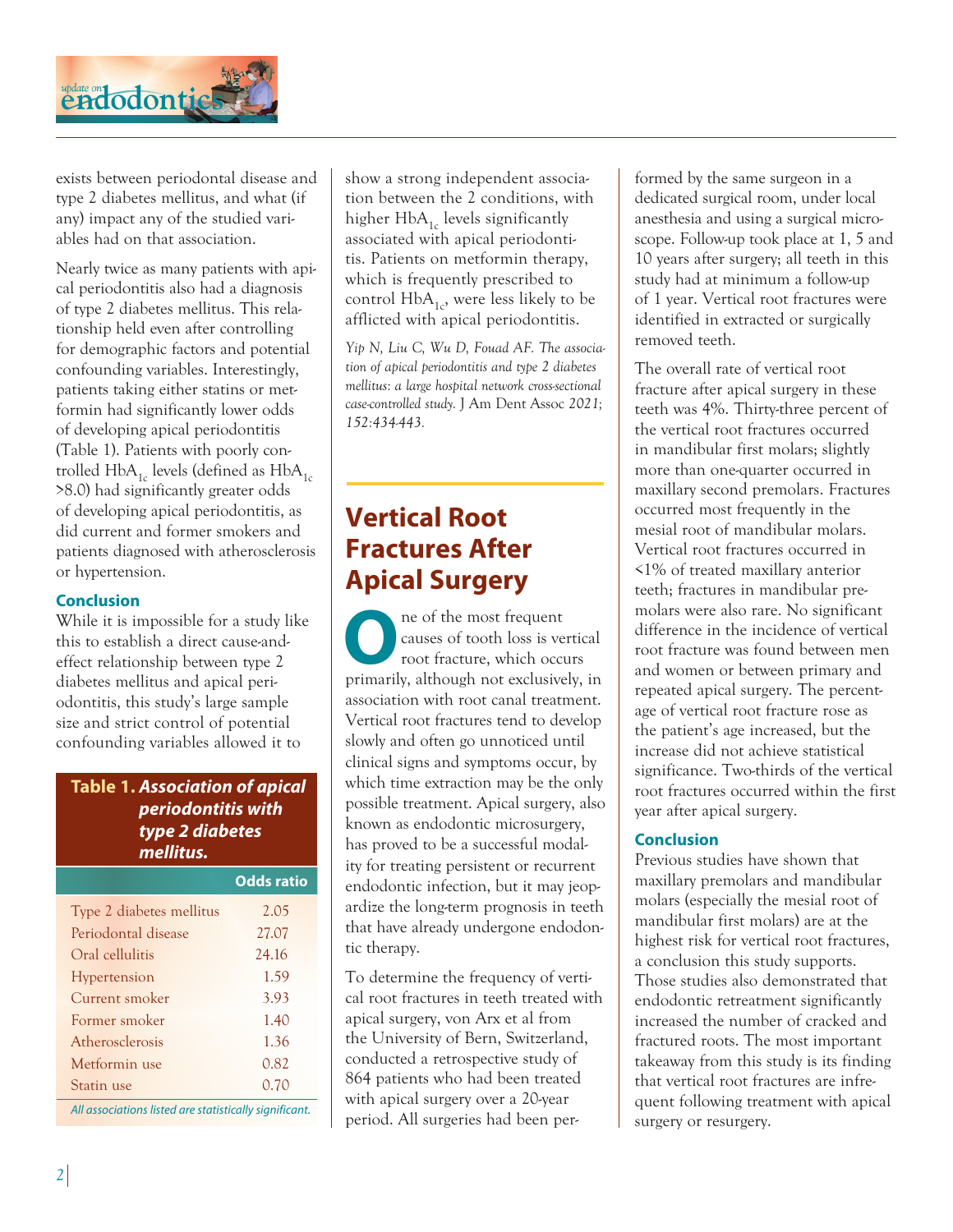| Table 2. Outcomes in endodontically treated molars at 5-year follow-up. |                    |                                   |                              |                                            |  |
|-------------------------------------------------------------------------|--------------------|-----------------------------------|------------------------------|--------------------------------------------|--|
|                                                                         | <b>Extractions</b> | <b>Nonsurgical</b><br>retreatment | <b>Endodontic</b><br>surgery | <b>Overall</b><br>additional<br>treatments |  |
| Maxillary first molars                                                  |                    |                                   |                              |                                            |  |
| 1-3 canals filled                                                       | 11.3%              | $3.1\%$                           | 1.5%                         | 15.2%                                      |  |
| 4 canals filled                                                         | 8.2%               | 2.4%                              | 2.6%                         | 12.7%                                      |  |
| Maxillary second molars                                                 |                    |                                   |                              |                                            |  |
| 1-3 canals filled                                                       | 12.1%              | 1.7%                              | $0.3\%$                      | 13.8%                                      |  |
| 4 canals filled                                                         | 7.6%               | 1.2%                              | $0.2\%$                      | 9.1%                                       |  |
| Mandibular first molars                                                 |                    |                                   |                              |                                            |  |
| 1-3 canals filled                                                       | 10.7%              | 3.1%                              | $0.6\%$                      | 14.0%                                      |  |
| 4 canals filled                                                         | 8.1%               | $2.2\%$                           | $0.6\%$                      | 10.7%                                      |  |
| Mandibular second molars                                                |                    |                                   |                              |                                            |  |
| 1-3 canals filled                                                       | 13.7%              | 2.0%                              | $0.1\%$                      | 15.6%                                      |  |
| 4 canals filled                                                         | 12.1%              | 2.0%                              | $0.2\%$                      | 13.7%                                      |  |

*von Arx T, Maldonado P, Bornstein MM. Occurrence of vertical root fractures after apical surgery: a retrospective analysis.* J Endod *2021;47:239-246.*

# **Five-Year Endodontic Outcomes in Molars**

Wen a patient presents with<br>a tooth requiring endodontic treatment, the desired<br>autrema from the patient's perspec a tooth requiring endodontic treatment, the desired outcome from the patient's perspective is to retain, for as long as possible, a functional and symptom-free tooth. Because of the number of canal systems in molars, some canals may go untreated. Although these untreated canals are associated with an increased risk of apical periodontitis, that result may not have a major impact on the tooth's long-term survival and functionality. Markvart et al from the University of Copenhagen, Denmark, analyzed 5-year results of root canal treatment in first and second molars

to determine the frequency of the need for additional treatment in a large cohort of patients.

Using the Swedish Social Insurance Agency database, the authors identified slightly more than 100,000 individuals who, during 2009, underwent root canal treatment of a first or second molar. They divided the procedures into 2 groups: those in which 4 canals were filled and those in which <4 canals were filled. A much greater proportion of first molars than second molars had 4 canals filled.

The patients' records for the following 5 years were analyzed to determine which treated teeth required additional treatment in 1 of 3 areas:

- $\blacksquare$  extraction
- nonsurgical retreatment of ≥1 canals
- $\blacksquare$  endodontic surgery

These retreatments were chosen be cause the authors believed them to be the most likely indicators of less-thanoptimal primary root canal therapy.

A significantly higher percentage of maxillary first molars with 1 to 3 root-filled canals required additional treatment, compared with those with 4 root-filled canals; the same held true for maxillary second molars and mandibular first molars, but not for mandibular second molars.

Extractions were performed less frequently in mandibular first molars; maxillary molars and mandibular first molars with <4 root-filled canals were extracted more frequently than were similar teeth with 4 root-filled canals. First molars required nonsurgical retreatment more frequently than did second molars; first molars with <4 root-filled canals underwent nonsurgical retreatment more frequently than did those with 4 root-filled canals. However, endodontic surgery was performed more often on maxillary first molars with 4 root-filled canals; in other molars, the number of canals filled had no significant impact on the incidence of endodontic surgery (Table 2).